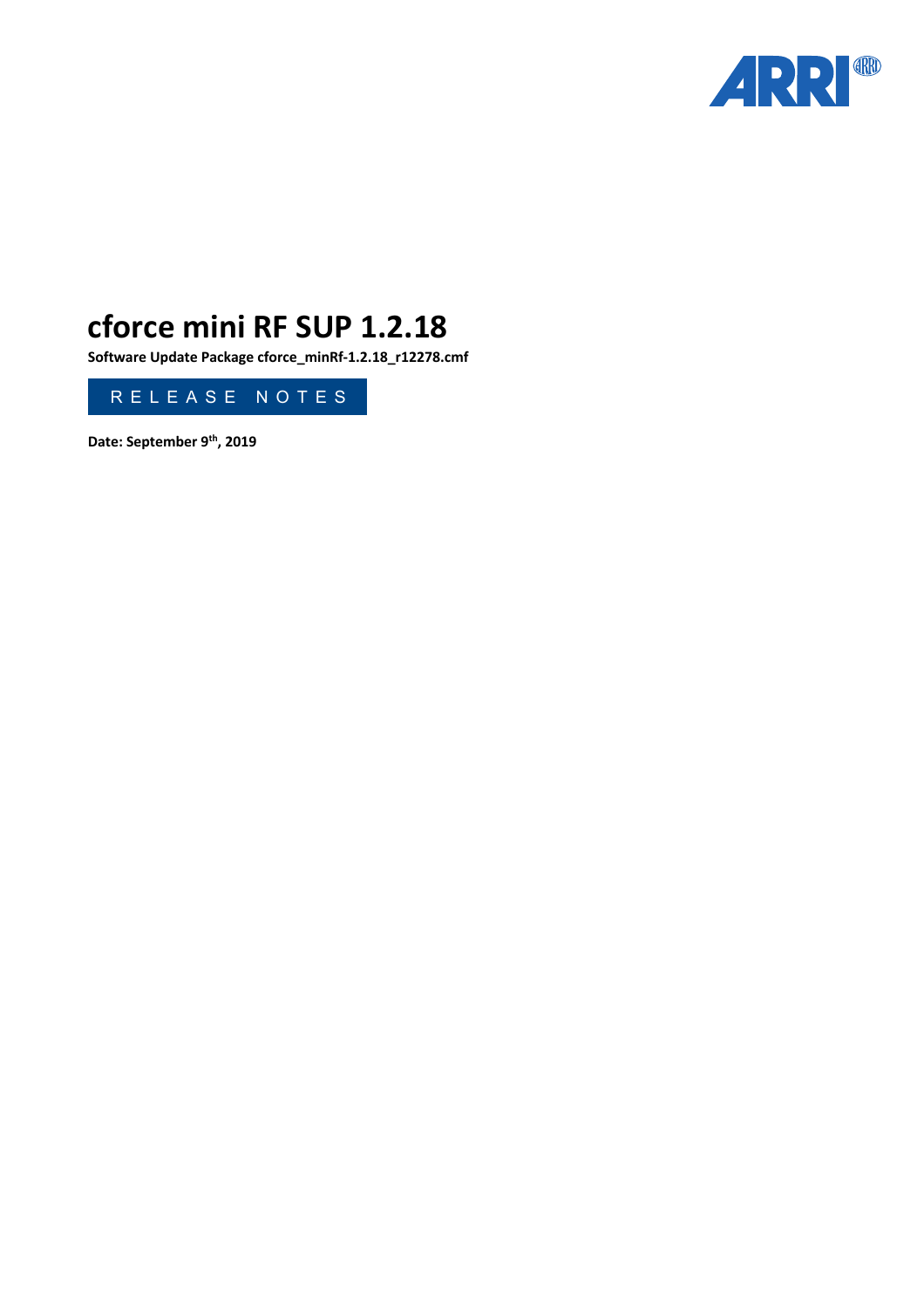# **Table of Contents**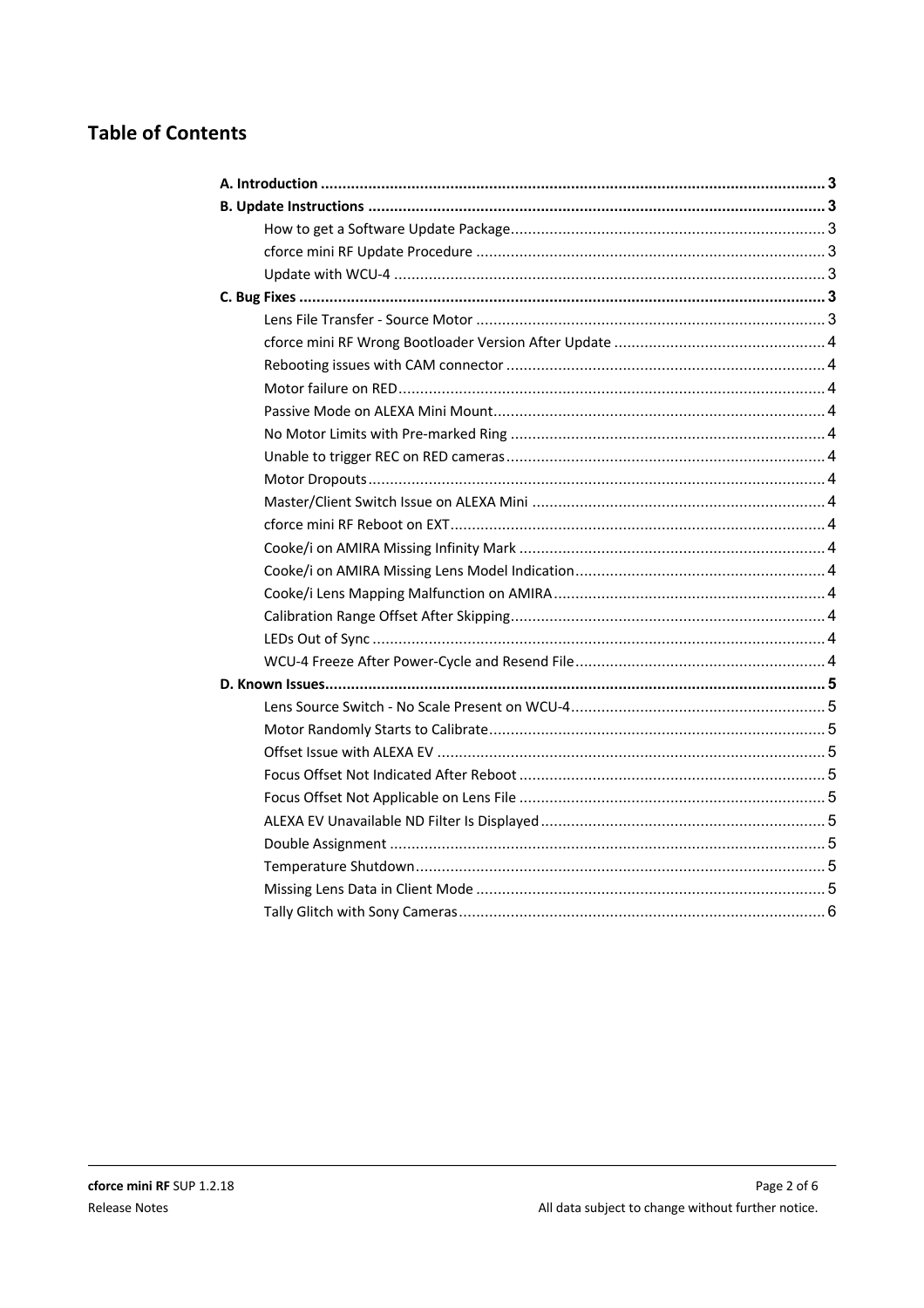# <span id="page-2-0"></span>**A. Introduction**

We herewith announce the release of the Software Update Package (SUP) 1.2.18 for the cforce mini RF. This is an important maintenance release. We highly recommend updating the cforce mini RF to this Software Update Package. Please take your time to go through this document before you start using the cforce mini RF. For more information, please visit [https://www.arri.com/en/technical-service/firmware/software-updates-ecs/software-update-for-cforce](https://www.arri.com/en/technical-service/firmware/software-updates-ecs/software-update-for-cforce-mini-rf)[mini-rf](https://www.arri.com/en/technical-service/firmware/software-updates-ecs/software-update-for-cforce-mini-rf)

# <span id="page-2-1"></span>**B. Update Instructions**

# <span id="page-2-2"></span>**How to get a Software Update Package**

Go to the ARRI website [https://www.arri.com/en/technical-service/firmware/software-updates-ecs/software-update](https://www.arri.com/en/technical-service/firmware/software-updates-ecs/software-update-for-cforce-mini-rf)[for-cforce-mini-rf](https://www.arri.com/en/technical-service/firmware/software-updates-ecs/software-update-for-cforce-mini-rf) and download the latest Software Update Package (SUP).

# <span id="page-2-3"></span>**cforce mini RF Update Procedure**

The current software update can be applied to the cforce mini RF via WCU-4.

# <span id="page-2-4"></span>**Update with WCU-4**

### **Precautions**

During the update, supply the cforce mini RF with >12V Voltage, e.g. by using the Cable CAM (7p) – D-Tap (K2.0018813) connected to a battery with D-Tap interface.

### **Preparing the SD Card**

Have a FAT16 or FAT32 formatted SD/SDHC card up to 32GB for updating. Copy the cforce mini RF Software Update Package into the root folder of the SD/SDHC card.

#### **Performing the Update**

- 1. Connect WCU-4 and cforce mini RF with Cable LCS LBUS (K2.0007318 or K2.0013044).
- 2. Connect cforce mini RF to 12V power source e.g. with Cable CAM (7p) D-Tap (K2.0018813)
- 3. Turn the WCU-4 on.
- 4. Insert the SD card into the SD card slot of the WCU-4.
- 5. Go to MENU > FIRMWARE > LBUS Update.
- 6. Select the cforce mini RF as LBUS device.
- 7. Choose the desired Software Update Package and then press the two UPDATE soft buttons simultaneously to start the update.

#### **Caution: Do not remove the SD card during the update!**

The update process takes several seconds.

# <span id="page-2-5"></span>**C. Bug Fixes**

This is a list of bug fixes for this particular SUP 1.2.18 Software Update Package.

#### <span id="page-2-6"></span>**Lens File Transfer - Source Motor**

Fixed a bug where lens data source would remain set to camera after the same lens file has been sent from WCU-4 the second time.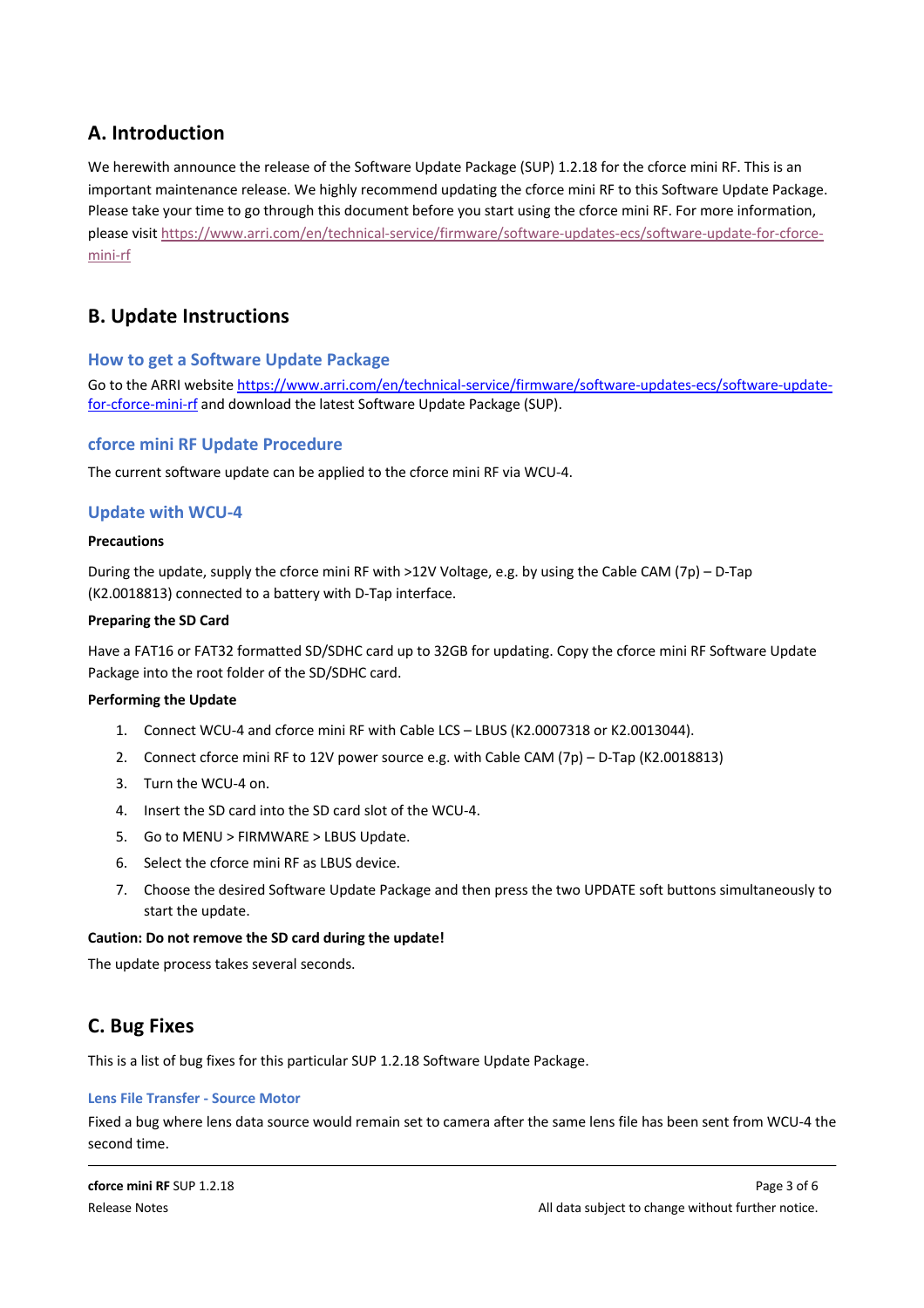#### <span id="page-3-0"></span>**cforce mini RF Wrong Bootloader Version After Update**

Fixed a bug where the displayed software version of the bootloader is lower than the update performed.

#### <span id="page-3-1"></span>**Rebooting issues with CAM connector**

Fixed a bug where the cforce mini RF would sequentially reboot or have a malfunction with REC start/stop when connected to another device via CAM connector.

#### <span id="page-3-2"></span>**Motor failure on RED**

Fixed a bug where the cforce mini RF would not work when connected a RED camera's CTRL port.

#### <span id="page-3-3"></span>**Passive Mode on ALEXA Mini Mount**

Fixed a bug where the cforce mini RF remain in passive mode when connected to the ALEXA Mini LBUS lens mount via CAM-LBUS cable.

#### <span id="page-3-4"></span>**No Motor Limits with Pre-marked Ring**

Fixed a bug where motor limits would not apply during lens mapping to a pre-marked ring.

#### <span id="page-3-5"></span>**Unable to trigger REC on RED cameras**

Fixed a bug where recording on a RED camera would not be triggered.

#### <span id="page-3-6"></span>**Motor Dropouts**

Fixed a bug where the motor would drop out and request re-calibration.

#### <span id="page-3-7"></span>**Master/Client Switch Issue on ALEXA Mini**

Fixed a bug where the motor would not be controllable after switching it from master to client when connected to ALEXA Mini/WCU-4.

#### <span id="page-3-8"></span>**cforce mini RF Reboot on EXT**

Fixed a bug where the motor would reboot when powered via CAM (6p) cable.

#### <span id="page-3-9"></span>**Cooke/i on AMIRA Missing Infinity Mark**

Fixed a bug where the infinity mark from Cooke /i lenses connected to AMIRA would not show up on WCU-4.

#### <span id="page-3-10"></span>**Cooke/i on AMIRA Missing Lens Model Indication**

Fixed a bug where the lens model name from a Cooke /i lens connected to AMIRA would not show up on WCU-4.

#### <span id="page-3-11"></span>**Cooke/i Lens Mapping Malfunction on AMIRA**

Fixed a bug where lens mapping to a pre-marked ring would be applicable, even without a lens file.

#### <span id="page-3-12"></span>**Calibration Range Offset After Skipping**

Fixed a bug where calibration would be off after power-cycling and skipping the CAL request.

#### <span id="page-3-13"></span>**LEDs Out of Sync**

Fixed a bug where the LEDs on two daisy-chained cforce mini RF motors would not be synchronized.

#### <span id="page-3-14"></span>**WCU-4 Freeze After Power-Cycle and Resend File**

Fixed a bug where the WCU-4 would crash after transferring a lens file, power-cycling the cforce mini RF, and trying to re-send the same file after the reboot.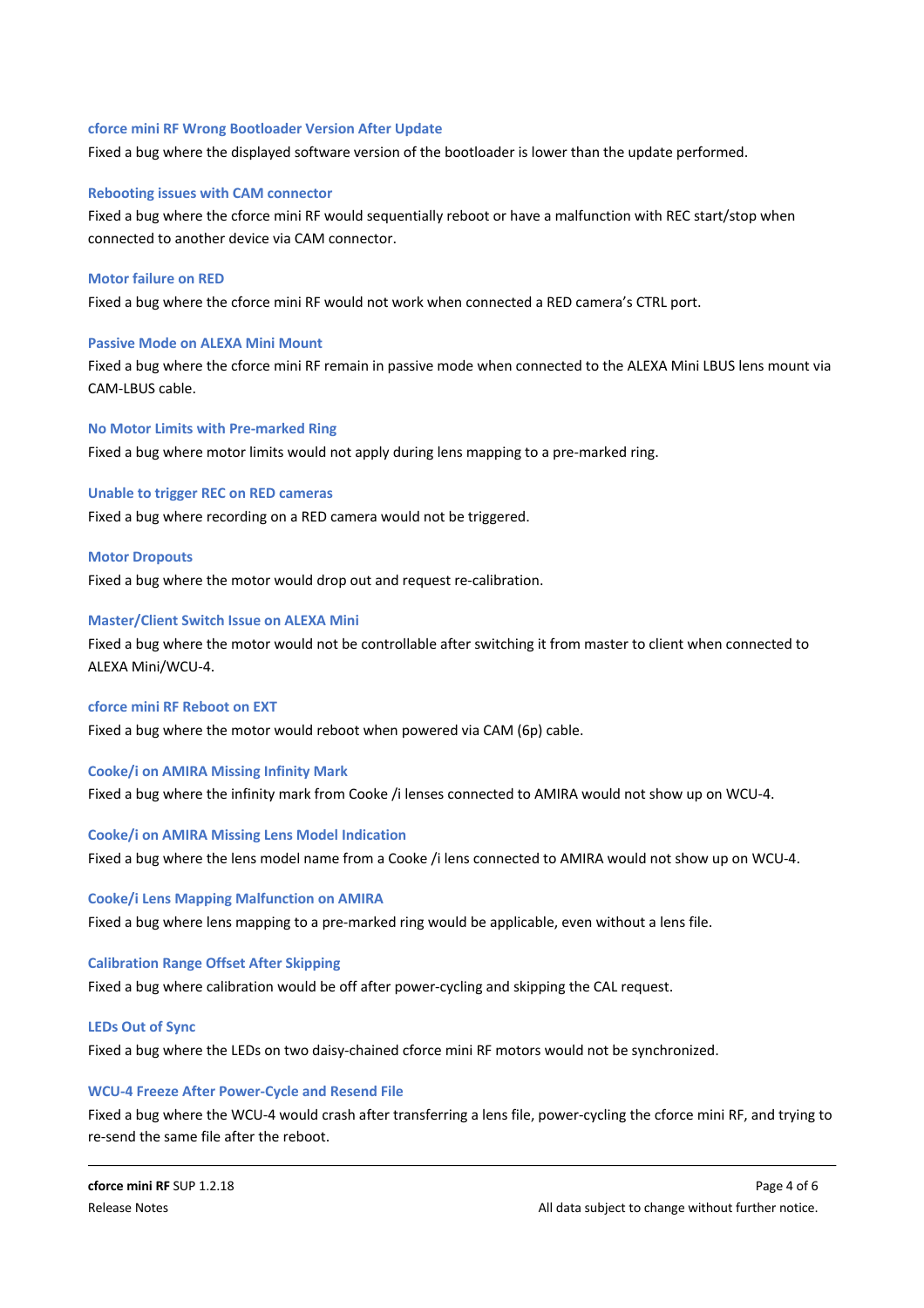# <span id="page-4-0"></span>**D. Known Issues**

This is a list of known issues for this particular SUP 1.2.18 Software Update Package.

# <span id="page-4-1"></span>**Lens Source Switch - No Scale Present on WCU-4**

Switching the lens data source from LDA (cforce mini RF) to LDS (camera), on cameras not providing lens data via CAM connector (RED, SONY) leads to lens data artefacts (numeric iris vales) or no lens data at all. Workaround: Reboot of the WCU-4 solves the issues.

# <span id="page-4-2"></span>**Motor Randomly Starts to Calibrate**

In rare occasions, the motor can randomly start to calibrate. This can be caused by radio interference from near-by handsets.

# <span id="page-4-3"></span>**Offset Issue with ALEXA EV**

Applying a focus offset on WCU-4 may not work correctly with the cforce mini RF connected to ALEXA EV's EXT port and an LDS lens used.

# <span id="page-4-4"></span>**Focus Offset Not Indicated After Reboot**

When setting an offset with the WCU-4 on the focus axis and reboot the motor, offset is still applied, but not indicated on the WCU-4.

# <span id="page-4-5"></span>**Focus Offset Not Applicable on Lens File**

When loading a lens file on the motor and trying to set an offset on the focus axis with the WCU-4, it is not possible to set a focus offset.

# <span id="page-4-6"></span>**ALEXA EV Unavailable ND Filter Is Displayed**

When connecting a cforce mini RF motor to the EXT connector on an ALEXA EV camera (11.1.1) and checking EI in the camera setup, the middle-top user button displays the assignment ND ON/OFF even if there is no ND filter in the camera.

# <span id="page-4-7"></span>**Double Assignment**

Connecting two hand units on the same radio channel to cforce mini RF and assigning them to the same axis can very rarely lead to severe motor jitter. Please make sure to not assign two hand units to the same axis, e.g. by disabling iris on WCU-4 if iris is controlled from an SXU-1.

# <span id="page-4-8"></span>**Temperature Shutdown**

Continuously operating the motor at high friction for a several minutes will cause a temperature shutdown, manifesting in reduced motor speed. Cooling down the motor will solve the issue.

# <span id="page-4-9"></span>**Missing Lens Data in Client Mode**

A cforce mini RF set to Client mode will not transmit LDS lens data from camera to LBUS devices such as Master Grips. Example Setup: AMIRA EXT (providing LDS lens data) > cforce mini RF (Client mode) > Master Grip (no lens data available).

Workaround: Connect Master Grips directly to camera: AMIRA EXT (providing LDS lens data) > Master Grip (lens data available) > cforce mini RF (Client mode).